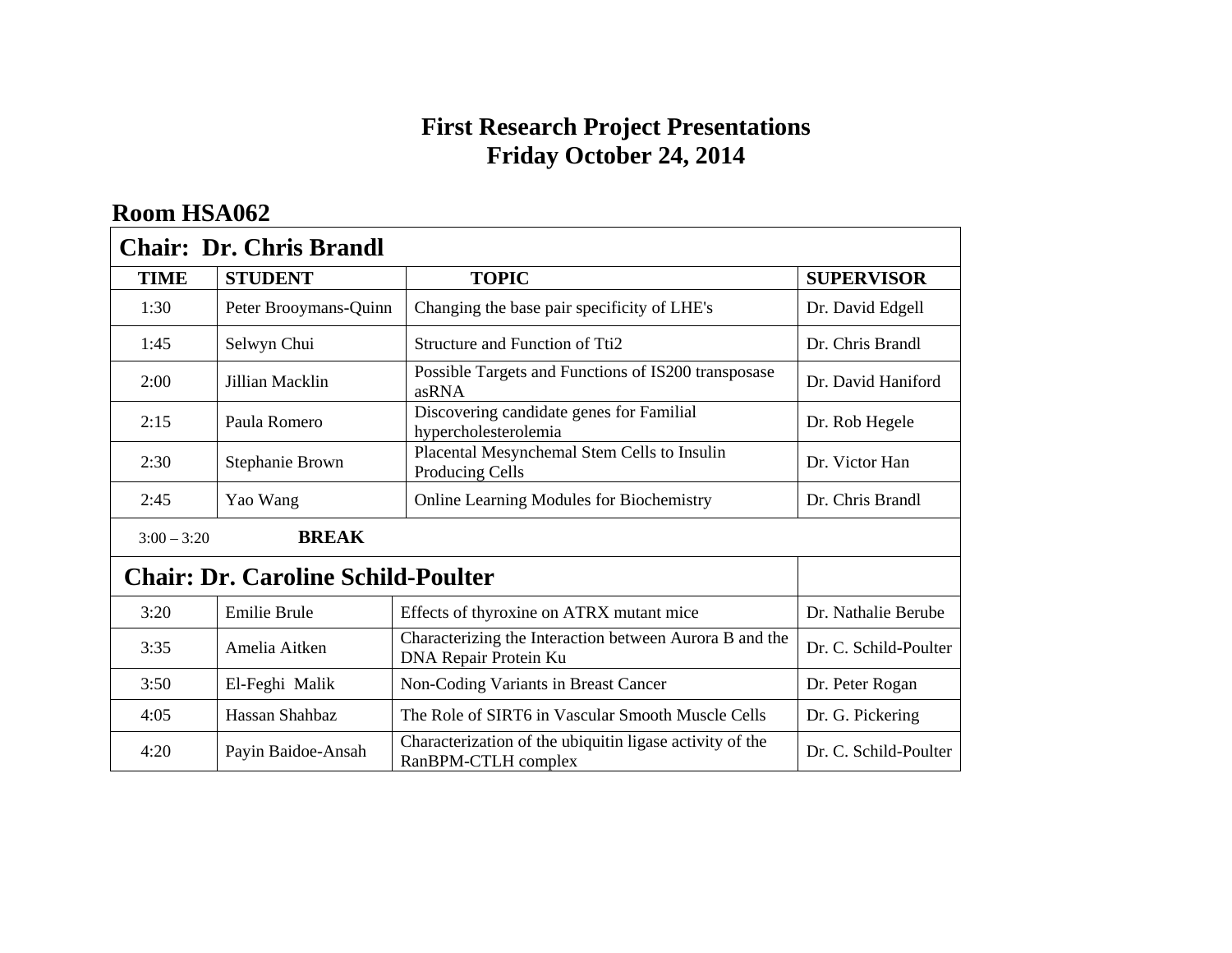| <b>Chair: Dr. Eric Ball</b> |                       |                                                                        |                      |
|-----------------------------|-----------------------|------------------------------------------------------------------------|----------------------|
| <b>TIME</b>                 | <b>STUDENT</b>        | <b>TOPIC</b>                                                           | <b>SUPERVISOR</b>    |
| 1:30                        | Hatim Kheir           | Probing the Molecular Mechanism of Human XRCC1 in<br><b>DNA</b> Repair | Dr. Murray Junop     |
| 1:45                        | Laura Craven          | Mycobacterium tuberculosis SecA2 protein                               | Dr. Brian Shilton    |
| 2:00                        | Amy Yang              | <b>Screening Vinculin Mutants</b>                                      | Dr. Eric Ball        |
| 2:15                        | Hibah Ahmed           | SUMOylated PCNA and yeast Elg1 interactions                            | Dr. Hong Ling        |
| 2:30                        | Khalid Hossain        | Characterizing an atypical DNA-binding domain                          | Dr. Murray Junop     |
| 2:45                        | Taylor Roebotham      | A Closer Look at Parkin Oxidation                                      | Dr. Gary Shaw        |
| $3:00 - 3:20$               | <b>BREAK</b>          |                                                                        |                      |
| <b>Chair: Dr. Hong Ling</b> |                       |                                                                        |                      |
| 3:20                        | <b>Edward Cruise</b>  | In cell evaluation of CK2 inhibitors using different<br>methods        | Dr. David Litchfield |
| 3:35                        | Karina Baksh          | Structural studies of Neh4-5 domains in Nrf2                           | Dr. James Choy       |
| 3:50                        | Tong Zou              | Understanding how PprA mediates extreme resistance to<br>DNA damage    | Dr. Murray Junop     |
| 4:05                        | <b>Heather Dekker</b> | Mass Spectrometry Imaging of Peptides                                  | Drs.Yeung/Whitehead  |
| 4:20                        | Broghan Howard        | Binding of VASP and metavinculin                                       | Drs. Ball/Choy       |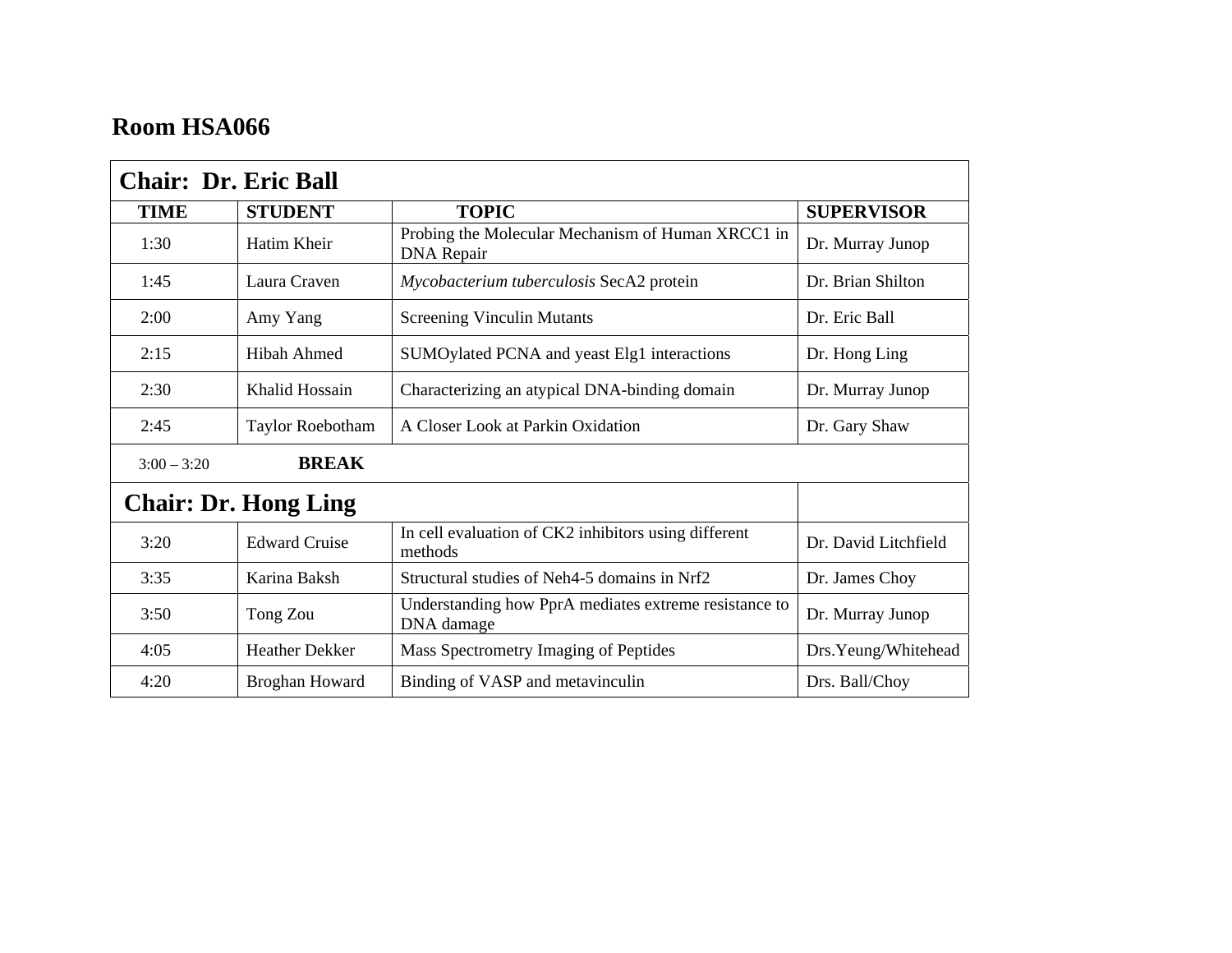| <b>Chair: Dr. Paul Walton</b>    |                     |                                                                                      |                        |
|----------------------------------|---------------------|--------------------------------------------------------------------------------------|------------------------|
| <b>TIME</b>                      | <b>STUDENT</b>      | <b>TOPIC</b>                                                                         | <b>SUPERVISOR</b>      |
| 1:30                             | Sarah Chadwick      | PolyQ Toxicity and the UPR in Aging                                                  | Dr. P Lajoie           |
| 1:45                             | Katrina Chin        | Autosomal-Dominant Mutations in Connexin 26                                          | Drs. Laird/Shao        |
| 2:00                             | Ryan Kohler         | Microenvironmental regulation of fibrotic markers in<br>Dupuytren's disease          | Dr. David O'Gorman     |
| 2:15                             | Daevina Charles     | The effect of IGF2 imprinting on Dupuytren's Disease                                 | Dr. David O'Gorman     |
| 2:30                             | Daniel Richmond     | The role of IRE1 in malignant gliomas                                                | Dr. P. Lajoie          |
| 2:45                             |                     |                                                                                      |                        |
| $3:00 - 3:20$                    | <b>BREAK</b>        |                                                                                      |                        |
| <b>Chair: Dr. Susanne Schmid</b> |                     |                                                                                      |                        |
| 3:20                             | Elizabeth Kobylecky | Investigating ARKs in ovarian cancer                                                 | Drs. Shepherd/DiMattia |
| 3:35                             | Andrea Louttit      | Role of CB1 cannabinoid receptors in habituation of<br>the acoustic startle response | Dr. Susanne Schmid     |
| 3:50                             | Ornela Kljakic      | Lymph Node-Specific Metastasis                                                       | Dr. Alison Allan       |
| 4:05                             | Andrea Davenport    | LKB1 function in ovarian cancer spheroids                                            | Dr. Trevor Shepherd    |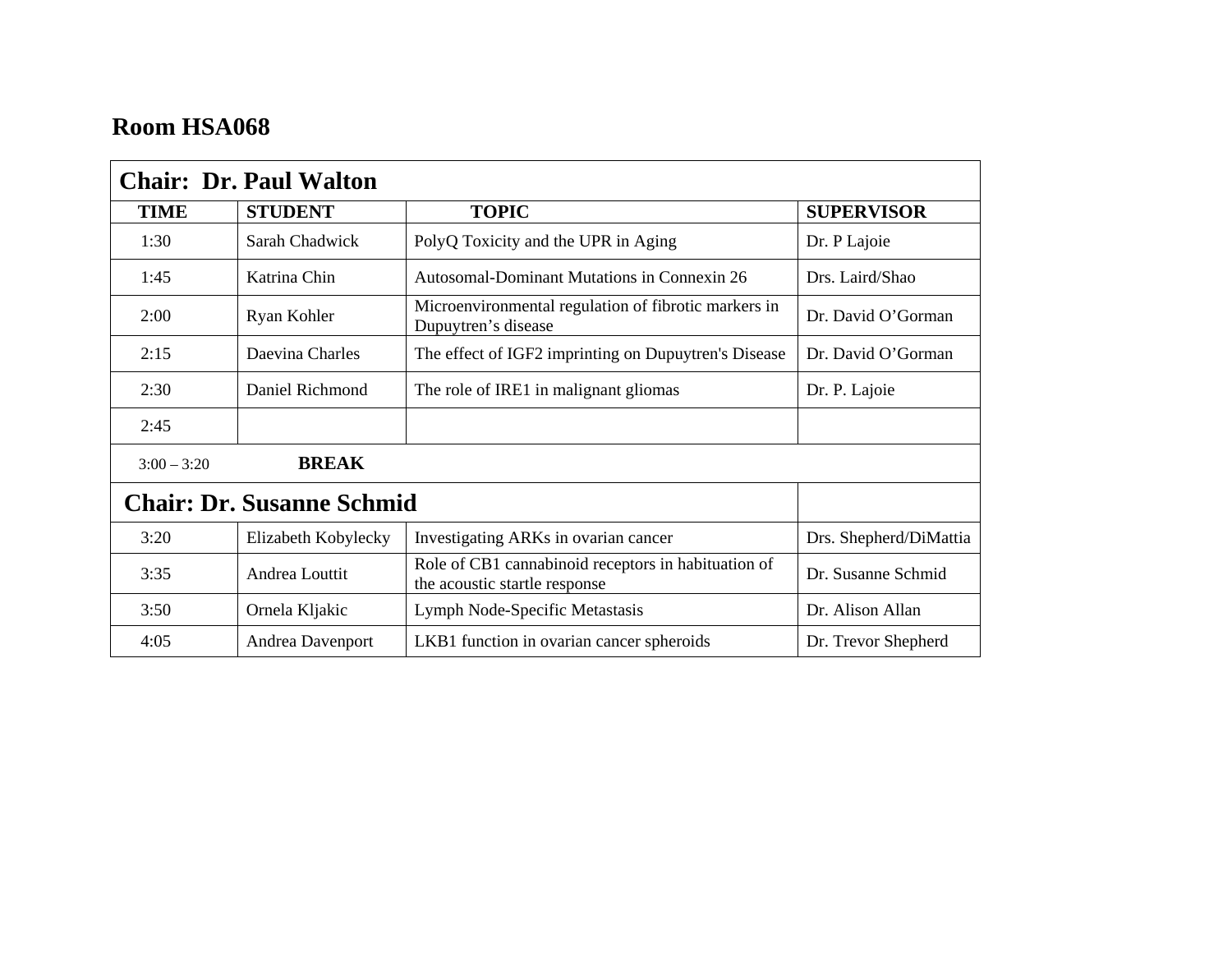| <b>Chair: Dr. John McCormick</b> |                          |                                                                                                                                                        |                   |
|----------------------------------|--------------------------|--------------------------------------------------------------------------------------------------------------------------------------------------------|-------------------|
| <b>TIME</b>                      | <b>STUDENT</b>           | <b>TOPIC</b>                                                                                                                                           | <b>SUPERVISOR</b> |
| 1:30                             | Utbah Kazi               | Characterizing the role of tetR transcriptional regulator<br>in the response of Staphylococcus aureus to<br>antimicrobial unsaturated free fatty acids | Dr. McGavin       |
| 1:45                             | <b>Stephanie Collins</b> | Effect of Prebiotics on the Vaginal Microbe                                                                                                            | Dr. Reid          |
| 2:00                             | <b>Tayler Farrell</b>    | <b>Expression of Ferroportin</b>                                                                                                                       | Dr. Heinrichs     |
| 2:15                             | Kristina Barabas         | The Influence of Sub-Inhibitory Antibiotics on<br>Uropathogenic Escherichia coli                                                                       | Dr. Burton        |
| 2:30                             | William McTavish         | Using ScFvHer2 Antibody Fused to Superantigen SmeZ<br>as a Targeted Immunotherapeutic for Cancer                                                       | Dr. McCormick     |
| 2:45                             | Robertson Venema         | Genetics of Oxalate Utilization                                                                                                                        | Dr. Burton        |
| $3:00 - 3:20$                    | <b>BREAK</b>             |                                                                                                                                                        |                   |
| 3:20                             | Ivor Mohorovic           | V beta skewing during infection caused by S. aureus<br>Tsst-1 superantigen                                                                             | Dr. McCormick     |
| 3:35                             | Anna Xie                 | Function of two potential methylthransferases in<br>modified heptose capsule synthesis from C. Jejuni                                                  | Dr. Creuzenet     |
| 3:50                             | Chelsea Kubinec          | Kinetics of mutated heptose-modifying enzymes in<br>Campylobacter jejuni                                                                               | Dr. Creuzenet     |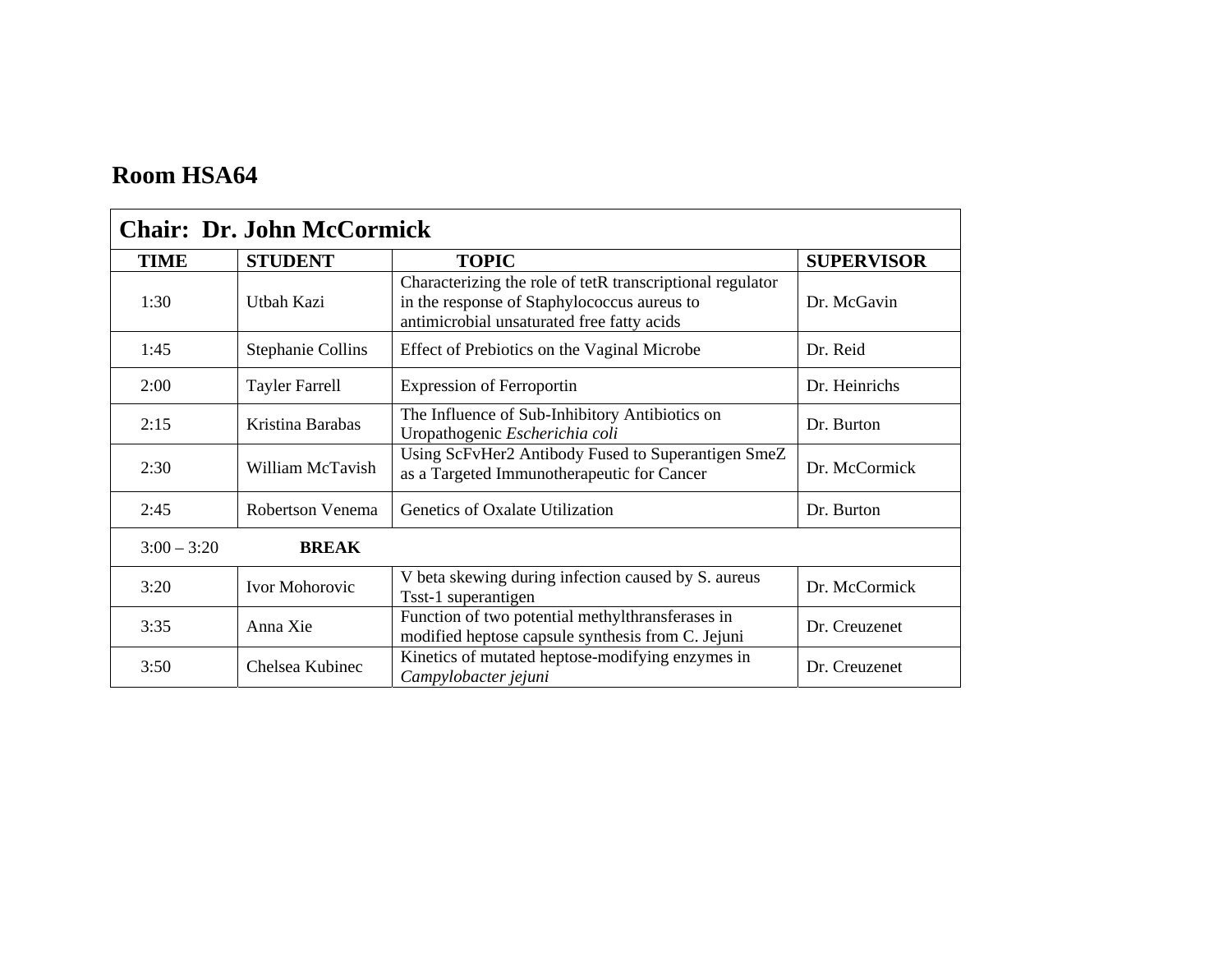| <b>Chair: Dr. Steven Kerfoot</b> |                       |                                                                                                                            |                   |
|----------------------------------|-----------------------|----------------------------------------------------------------------------------------------------------------------------|-------------------|
| <b>TIME</b>                      | <b>STUDENT</b>        | <b>TOPIC</b>                                                                                                               | <b>SUPERVISOR</b> |
| 1:30                             | Adrian Chan           | Tolerogenic Dendritic Cell Vaccines: Anti-<br>Antherogenic Peptide Ep1.B Prevents Autoimmunity in<br>Type 1 Diabetes       | Dr. Singh         |
| 1:45                             | <b>Ashish Patel</b>   | Inducing Tolerance to Citrullinated Proteins in<br><b>Rheumatoid Arthritis</b>                                             | Dr. Cairns        |
| 2:00                             | Arthi Rajamohan       | The Role of CitLDL in Rheumatoid Arthritis                                                                                 | Dr. Barra         |
| 2:15                             | Jessica He            | Cell cycle regulation by PU.1 in acute myeloid leukemia                                                                    | Dr. DeKoter       |
| 2:30                             | Yodit Tesfagiorgis    | Characterization of the activation history and antigen<br>specificity of B cells found within meningeal B cell<br>clusters | Dr. Kerfoot       |
| 2:45                             | Ji Park               | Mechanism of Tumor Suppression by Bruton Tyrosine<br>Kinase in B-Cells                                                     | Dr, DeKoter       |
| $3:00 - 3:20$                    | <b>BREAK</b>          |                                                                                                                            |                   |
| 3:20                             | Alexander Janzen      | Measuring alloreactivity in vivo                                                                                           | Dr. Haeryfar      |
| 3:35                             | <b>Melanie Sutton</b> | Antigen Presentation in Efferocytosis and Phagocytosis                                                                     | Dr. Heit          |
| 3:50                             | <b>Fulbert Fu</b>     | Effect of Probiotics on CD8+ T Cells in Mice                                                                               | Dr. Haeryfar      |
| 4:05                             | Yadin Bornstein       | Rab localization in mature efferosome and phagosome                                                                        | Dr, Heit          |